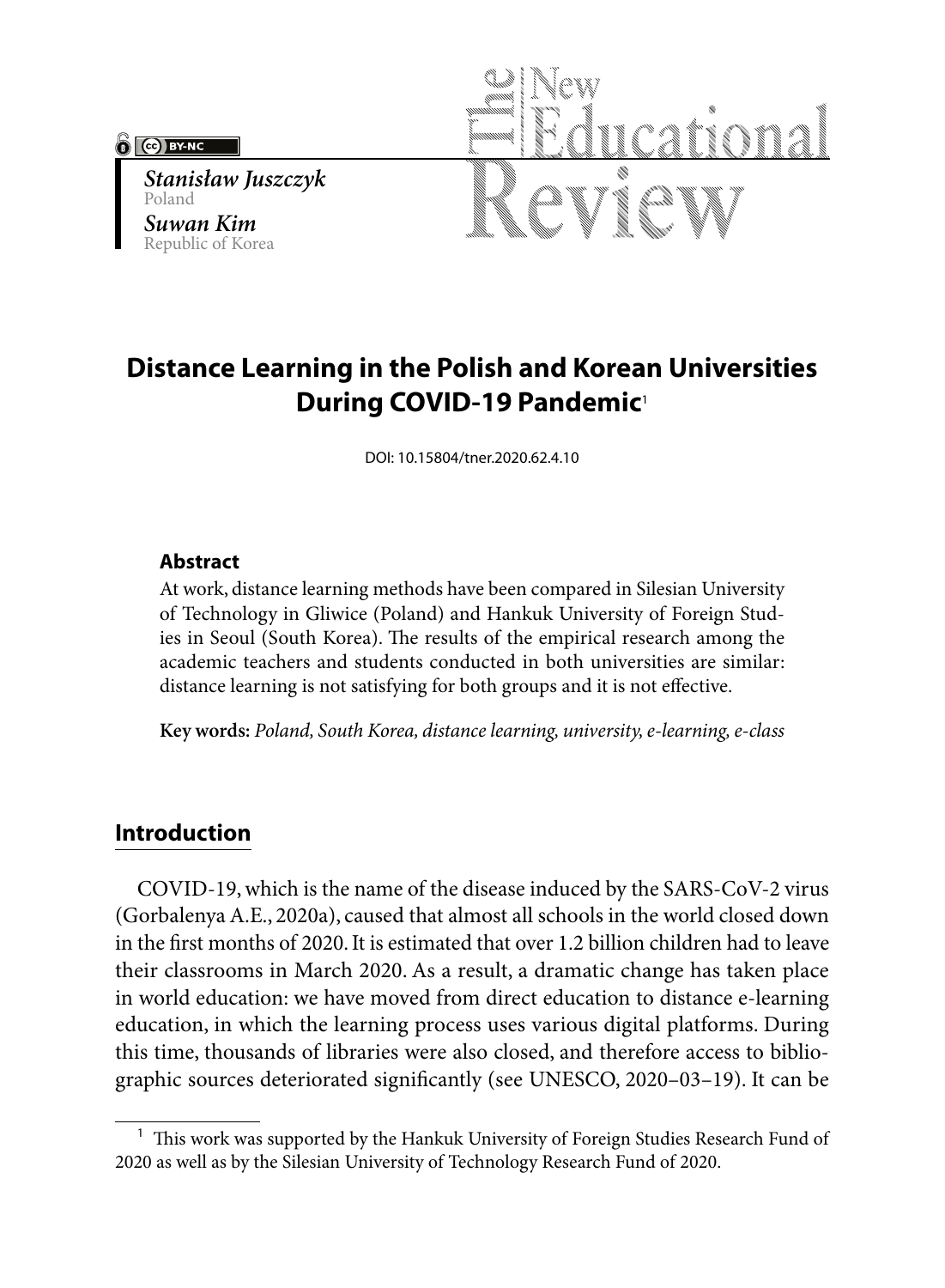concluded that schools and universities have never before experienced such a high level of disorder, which has affected all generations: preschool children, pupils, students and parents, often forced to telework. Earlier research suggested that online learning allows for more information accumulation, takes less time, can be done anytime and anywhere, therefore the changes caused by the coronavirus should not negatively affect the drastically changed form of teaching-learning.

This global crisis caused by the pandemic has brought education in all countries into the digital world. Due to COVID-19, many schools started the educational process using the Zoom mobile video program. OECD developed the principles of education in times of a pandemic in the form of distance learning (UNESCO, 2020–03–10).

Learners, teachers and parents tried to pass on to other schools the good practice in distance education, i.e. effective, efficient and positive experiences in the teaching-learning process (see Pearson, 2020; A.E. Gorbalenya et al., 2020b). The new environment of digital distance education began to be intensively diagnosed in various countries in the spring, recognized by its participants, and local online education experts began to emerge from among them.

Since March 2020, many professional colleges and universities in various countries have implemented distance online education to deliver their study programs, and this has in turn resulted in changes to class planning, the replenishment of the media and teaching materials (lots of hardware and software had to be purchased) and university campuses. The initial optimism was gradually diminishing due to the emerging problems with computer hardware, outdated software, difficulties with streaming information (sound, image or video recordings), because not all students had access to broadband Internet and many of them also had older versions of computers, as well as exhaustion associated with many hours of interactions in the e-class, more and more time devoted to browsing didactic materials received from academic teachers, or the lack of free time to pursue one's interests and recreation. Since we received such signals from academic teachers and students in the first months of mass distance education, it prompted us to undertake empirical research on this subject.

#### **Cultural foundations of education in Poland and South Korea**

Education in both countries is strongly influenced by culture (see S. Juszczyk, 2020). Culture in South Korea is more collectivist, heavily influenced by the philosophy of Confucius (Lee J.K., 1986; Yun S.S., 1996), according to which learners,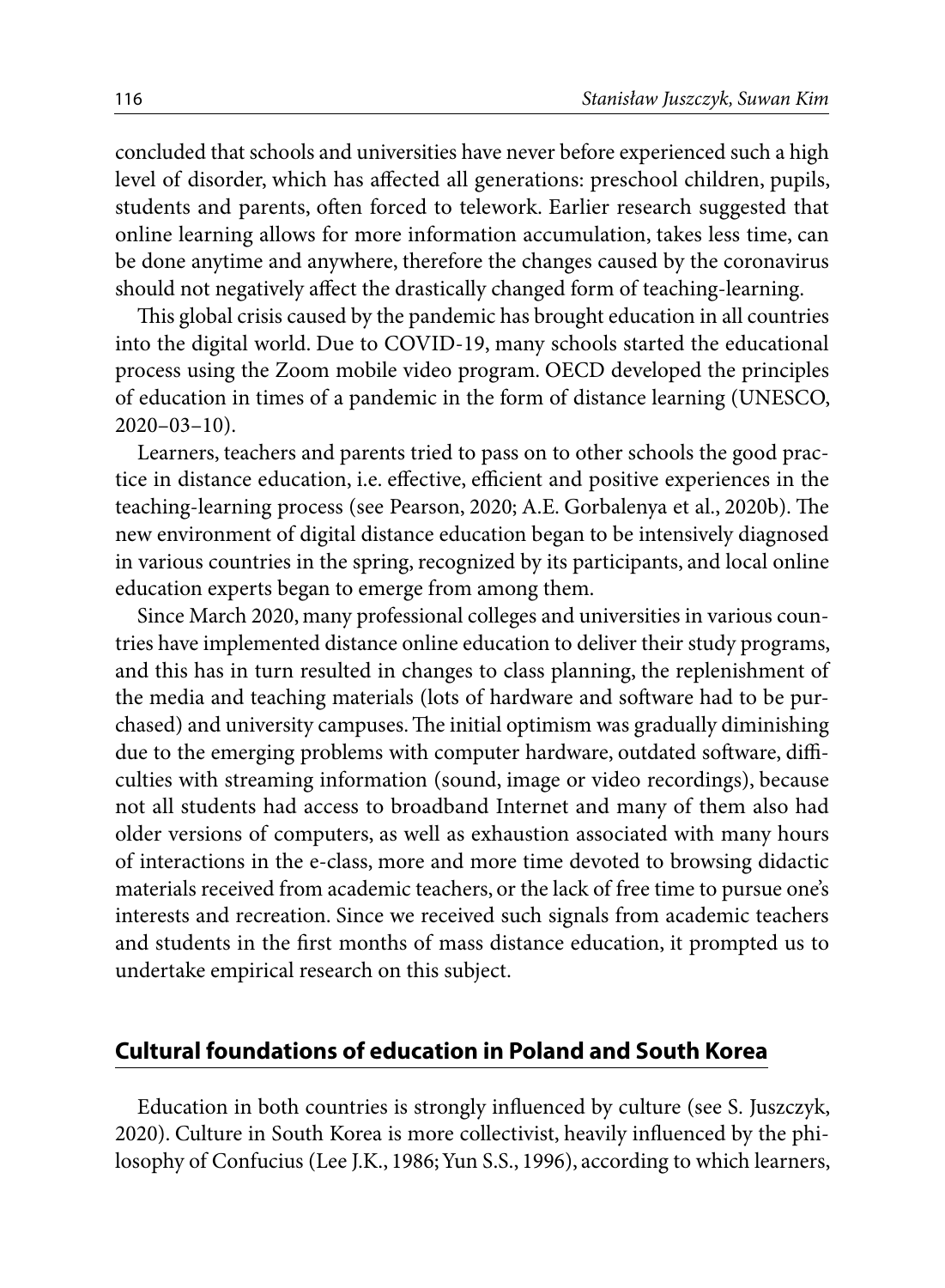while remaining modest, participate in numerous and in-depth interpersonal interactions (in the classroom and with peers) and in education; learners function in the society that supports them. Poland is dominated by an individualistic culture, in which people pay more attention only to their own affairs and the matters of their closest family. There are values in individuals that can be disseminated through open verbal communication. But in both countries studied, one can find high-power distance cultures, where everyone has a legitimate place in society, and this means respecting older, more educated people and the importance of the achieved social status. This implies that there is a clear hierarchy between teachers and learners, and learners tend to show respect to teachers and try to avoid conflict situations, especially in Korean education. These selected similarities and differences directly affect the culture of organization and leadership in education systems in Poland and South Korea (cf. S. Juszczyk, YD Kim, 2017, pp. 132–143).

### **Open, flexible and distance learning in the studied countries**

The roles of self-education (self-study, self-development) and digital media (cf. S. Juszczyk, S. Kim, 2018, pp. 124–136) as well as indirect methods of communication are increasing in both countries, which contributes to the development and subsequent development of open education, flexible learning, open educational resources and social learning (S. Juszczyk, YD. Kim, 2016, pp. 163–173). Let us characterize the above-mentioned concepts and discuss their significance in the contemporary educational reality.

Open education is the concept of how people can produce, disseminate and construct their knowledge. Open learning enthusiasts believe that every individual should have access to high-quality educational or bibliographic sources, and the barriers preventing this access should be eliminated. The following factors may constitute the barriers: the costs of developing and publishing bibliographic sources, the existence of outdated sources as well as legal limitations of cooperation between learners and teachers, especially regarding the provision of teaching materials. Collaboration and enabling access have become the most distinctive features of open education because education provides knowledge and allows information to be shared between stakeholders.

Flexible learning is synonymous with open education, including the so-called blended learning, e-learning and distance learning (S. Juszczyk, 2002; UNESCO, 2002), personalized learning and learning based on the use of internet sources (web-based learning). These types of learning play an important role in broaden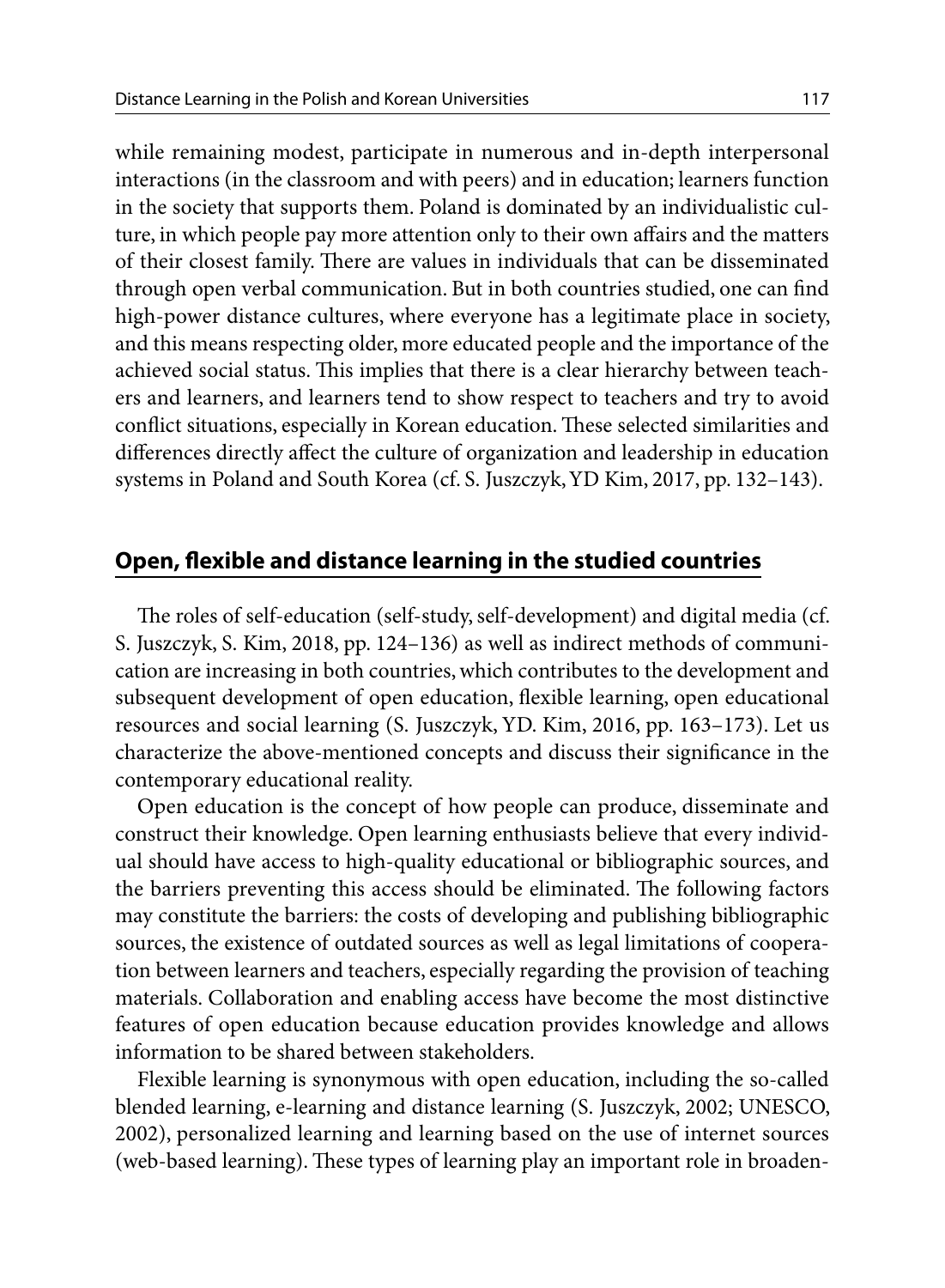ing the educational opportunities of people from different regions of the world. They can directly expand access to higher education and increase the effectiveness of learning through work and learning in a social group.

Distance learning is a type of providing education and didactic material to learners who are not physically in a traditional place, such as a classroom or lecture hall. It can also be called "fostered open learning" which has the following characteristics: (a) flexible - because learners work where they once chose their place according to their professions, families and different commitments or responsibilities; (b) all-inclusive, as all learners receive high-quality teaching materials necessary for their studies; (c) social – because the learners, experiencing the tutorship of teachers together, participate in online conferences, study online and participate in organized forms of courses, therefore they follow the social learning characteristics given by J.S. Brown and R.P. Adler (2008).

Until the current pandemic, e-learning was mainly used at university and in senior grades of high school. In accordance with the orders of university chancellors, this form of education could be used in the implementation of specific subjects or courses or intended for people with specific disabilities, including motor or sensory disabilities (visual and hearing impairment), for people living far from academic centers and for people who, due to the nature of their work, could not participate in face-to-face studies. However, in the time of the pandemic, all primary schools, secondary schools and higher education institutions have had to fully implement the distance learning process. That is, millions of learners around the world had to undertake distance learning online or offline in their home. During the implementation of this form of learning, the following technical, social, cultural and methodological problems arise: quality and equipment of the computer, as well as its educational and communication software, access to computers (especially in large families, for people who do telework and are forced to share a computer with children, access to computers in orphanages or foster families), or the level of teachers' preparation to use ICT, their equipment and software of various quality and often lack thereof, and the lack of advanced educational platforms in schools and universities. Schools and universities tried to overcome these difficulties by purchasing new hardware and software, organizing training for teachers and developing educational platforms. For these reasons, we decided to undertake empirical research to diagnose the existing difficulties on the part of universities and students, and to learn about the opinions of students and academic teachers during the summer semester of the 2019/2020 academic year in Poland and South Korea based on intentionally selected universities in these countries: Silesian University of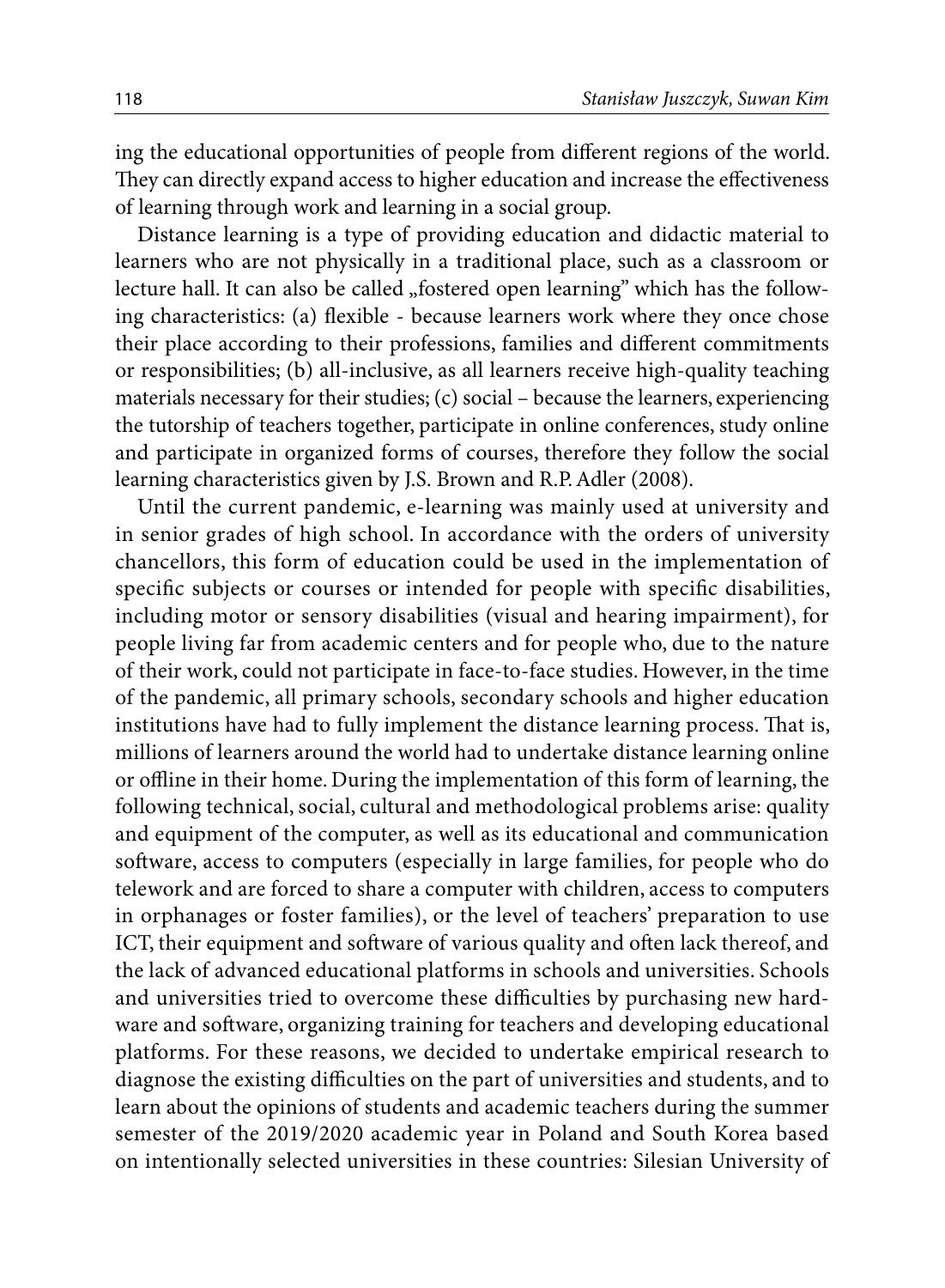Technology in Gliwice (Poland) and Hankuk University of Foreign Studies in Seoul (South Korea).

## **Distance education platform at the Silesian University of Technology (Poland)**

The LAN administrator in the Institute of Education and Communication Research at the Silesian University of Technology (SUT) said in an interview that the Distance Education Platform (DEP) at SUT was prepared before the pandemic to support approximately 90% of all subjects in the study networks implemented in university as well as courses that were intended solely for distance education. Due to the content of the education, the university purchased the full version of the Corel software (https://www.polsl.pl/pomoc/strony; https://cze.polsl.pl/witamy. aspx.). The Moodle platform used offers the following options: (a) publishing the content of all university sources, (b) publishing or sending teaching materials by academic teachers in the most popular formats, (c) sending information to students, (d) synchronous communication: chat, multimedia conference, e.g. BigBlue-Button, Skype, Google Hangaouts, Zoom.us, (e) asynchronous communication: forum, e-mail, (f) interaction with students through: tasks, quizzes, (g) managing the education process by: registering students' participation in e-classroom, analysis of their activity and learning outcomes, evaluation and self-evaluation. DEP has a well-structured user interface for teaching and self-study work, however, it shows poor operational fluidity during peak hours where academics and students use the platform. The Zoom communicator is very helpful in conducting online meetings, during which academic teachers can talk to students in real time, they can divide them into groups and carry out classes in such a way as to increase their attractiveness. Sharing the screen with meeting participants becomes very important for all participants in an online session. These two types of distance learning platforms are effective for both engineering and social science and humanities students. The only difficulty is the implementation of practice and laboratory activities. Some of the laboratory activities can be carried out with the help of computer simulations or videos presenting technical issues. In turn, in virtual classes, one can teach computer programming.

In mid-March 2020, the Chancellor of SUT issued a decree regarding the implementation of all classes in a distance manner, which was then supported by intensive training of academic teachers, carried out by local LAN administrators and the University's Distance Education Center. The existing educational proce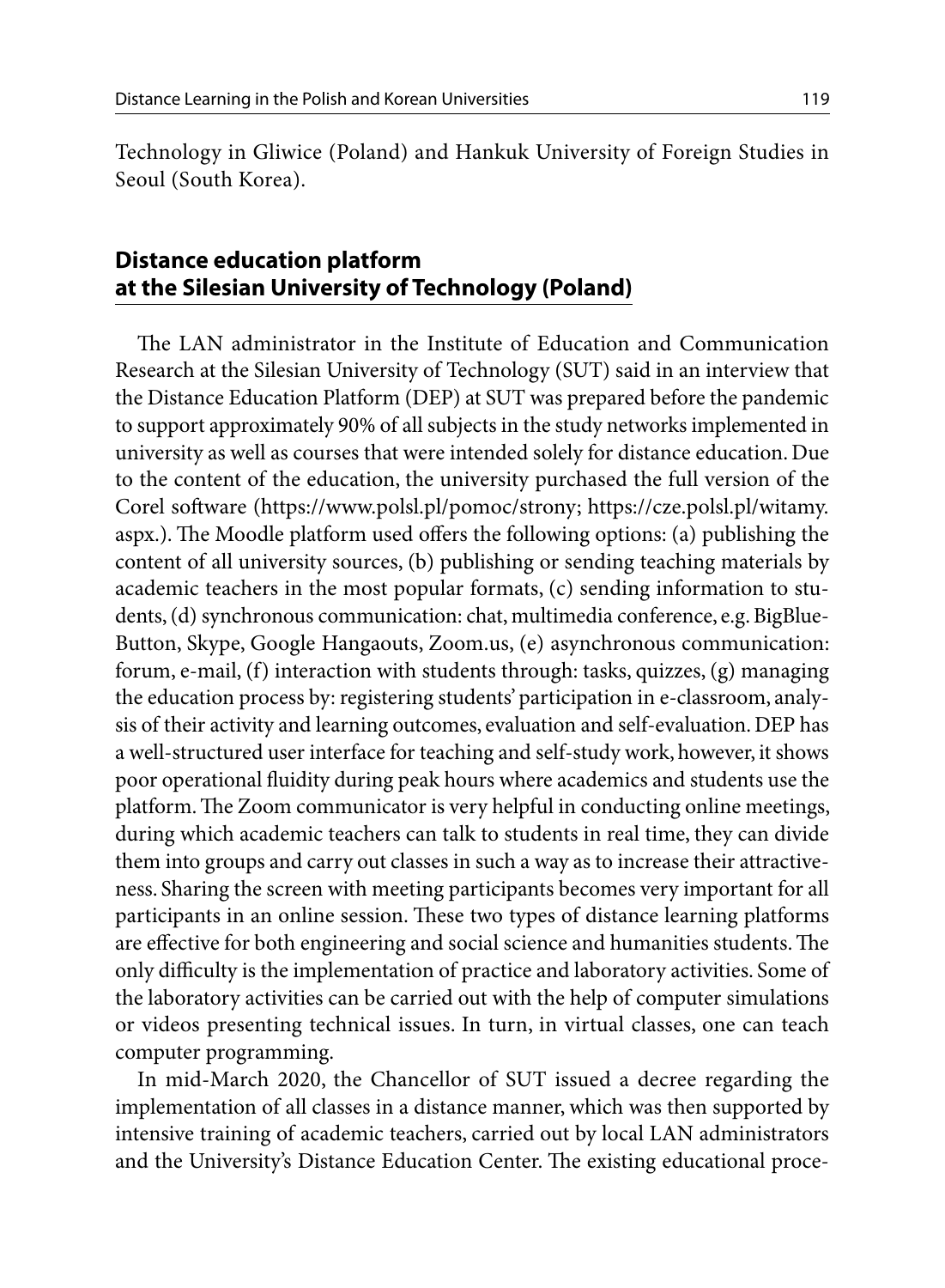dures were reorganized and vice-chancellors, deans, institute directors and heads of departments implemented e-learning methods and principles in each university unit. We learn to support our students in problematic situations through their analysis, discussion and implementation of good practices in the teaching and learning process.

## **Opinions of academics and SUT students on open education during the pandemic**

In the course of empirical research, written categorized interviews were conducted with: 2 LAN administrators, 18 academic teachers (professors, doctors and masters) in engineering and pedagogy, and 25 full-time students of pedagogy. The results of the interviews were transcribed with regard to their content and the language used.

Academics confirmed that they have high-quality computers purchased from research funds, equipped with the latest educational and specialized software. Their use is under systematic technical control of administrators and IT specialists, which results in the effective use of IT resources. As for many academic teachers the continuous process of distance education is a new phenomenon, appropriate and detailed procedures and activities have been introduced to control the distance learning process.

In the interview, many academic teachers recalled the time when they started their studies at university and called this period "the first stage, related to learning in lecture rooms, with written tables and later displayed slides containing many comments, tables and drawings or diagrams". "During our professional career, we observed the evolution of" stage two, in which we continued to physically teach students in lecture halls or classrooms, but the use of ICT (new media in general, as well as the visualization of complex phenomena and processes, computer simulations, advanced statistical computing on supercomputers, design methods, etc.) in the didactic process increased". As the world is currently experiencing another autumn wave of new infections in 2020, distance learning will continue in both universities and an increasing proportion of schools as the infection rate increases and teachers and students are quarantined. Therefore, in the opinion of the respondents, "the next stage of education will go beyond the replicated lectures so far". "Therefore, we need to ask ourselves, how we can make e-classroom learning more effective, how we can make it more interesting or even enjoyable?" The respondents also believe that higher education has the character of lifelong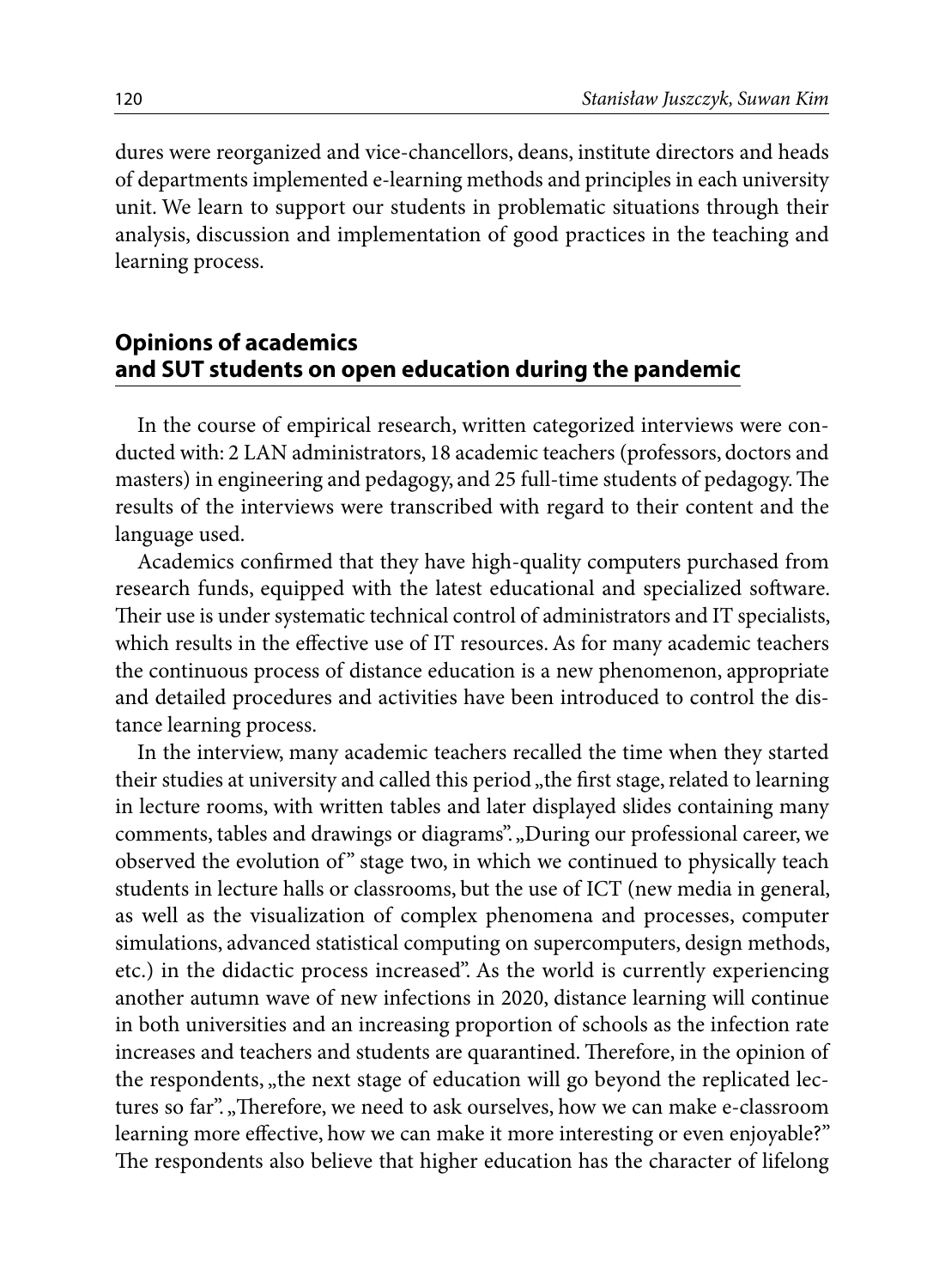education, therefore the skills developed during the pandemic will certainly be used in self-education.

One professor at the Institute of Education and Communication Research, who used the tools of the Moodle and Zoom platforms in his distance teaching, said: "They changed the way of educating. They allow me to be more efficient and effective in working with students than a group chat, video meeting, speaking options and sharing teaching materials, especially when it occurs during the pandemic. My students prefer to communicate within the Moodle platform. I will continue to use Moodle even after the pandemic is over because I believe offline learning and e-learning can be used parallelly." Whereas prof. T. Wieczorek, head of the Department of Industrial Computer Science, together with his co-workers says that: "The lack of direct contact with students makes certain issues difficult to carry out, especially those during which the student should independently demonstrate their skills or knowledge. An important issue is also to assess the ability of individual students to use not only bibliographic sources or various teaching materials (provided to them or independently found) and to distinguish these activities from the help of colleagues in completing tests, solving problems (tasks), obtaining credits or passing exams online. During synchronous direct learning, an academic teacher observes the work of students and its results, their independence or the ability to work in a group, including interactions: teacher-student or student-student, being able to assess them more objectively and be sure that a specific student is the author of the analyzed product of the action."

In general, the surveyed academic teachers believe that distance education does not give any of them as much satisfaction as face-to-face teaching, especially when students are not visible on the computer screen during a lecture, exercise or seminar because they turn off the vision or insert their own photo (icon), only simulating their presence. It also happens that the software owned by students does not allow academic teachers to interact with them. Teachers also lack eye contact with the audience. They also stressed that their online teaching time had become three times longer than that needed to conduct synchronized classes, and they had doubts as to whether both modes of education were equally effective. In the interviews, academic teachers considered the most effective classes conducted synchronously with students, during which many emerging problems could be solved immediately.

According to the surveyed SUT academic teachers, the biggest technical problems of distance education include: (a) the class of computers and software used by teachers and students; (b) internet connection stability; (c) its capacity.

In a categorized written interview, pedagogy students confirmed that they most often use the Moodle e-learning platform in their distance education, due to its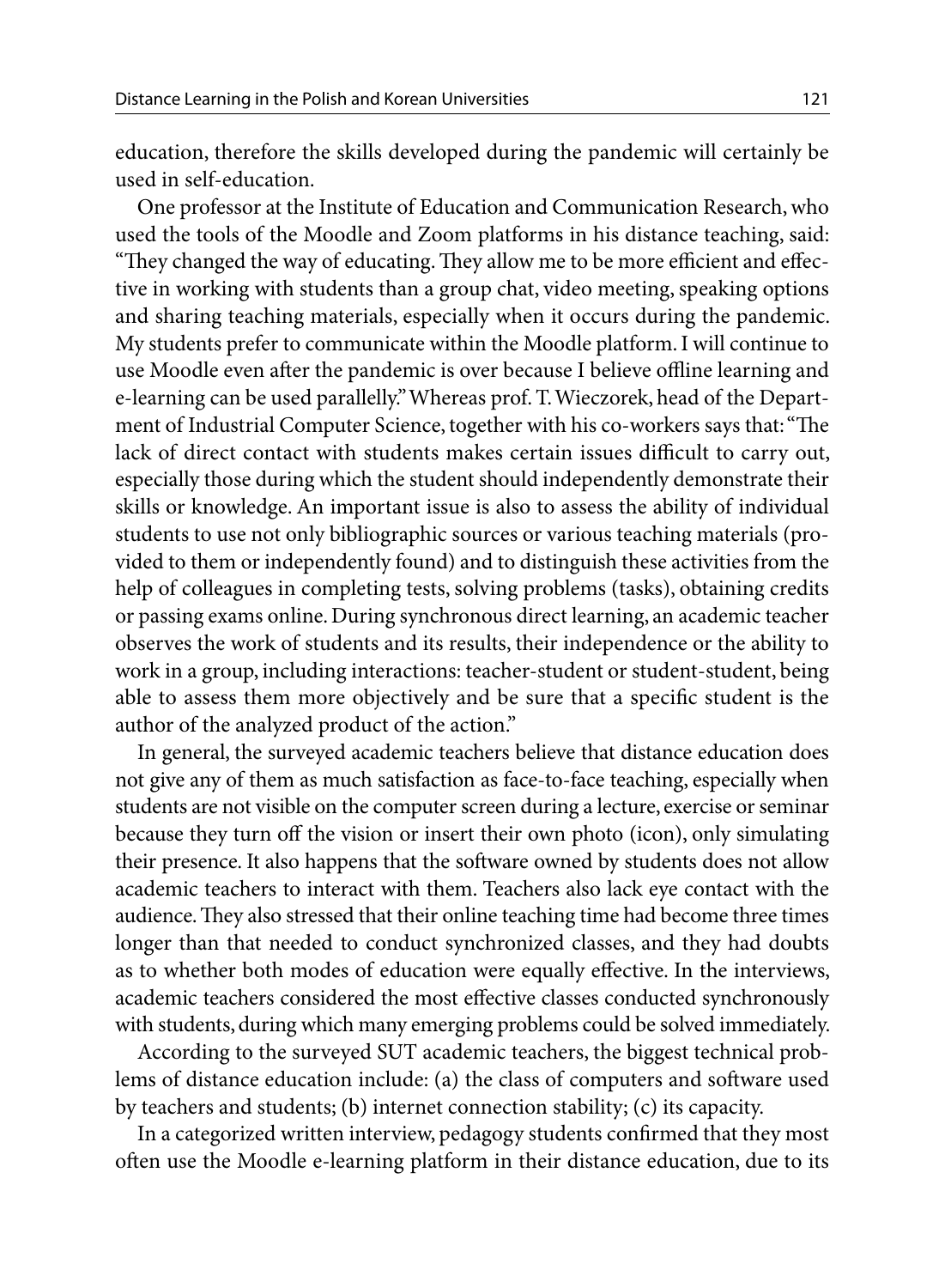clear interface, allowing for correct and clear categorization of both types of classes and issues, tasks, meetings, discussion threads and other activities. They use Moodle to communicate seamlessly with each other, create multimedia presentations for distance learning, and use Moodle to submit their works for evaluation. They participate in lectures and seminars conducted using the Zoom video conference program. According to the respondents, the most important advantage of Zoom is the stability of their servers, so there are no problems with connecting to a large group of students, the bandwidth needed to send audio and video or the quality of data transferred, although it can also be determined by the varying stability of Internet connections owned by students.

According to the students, the websites and applications of the Moodle platform were well developed, and all modules, along with the necessary links, were launched on time. The students, like the academics, believe that distance learning takes them longer than synchronous learning, as well as obtaining credits and passing exams. The students complain that as a result of online and offline learning they receive large amounts of didactic materials from the lecturers that they should review, understand and add to the structures of their knowledge. This also applies to the need to read the manuals of new IT tools that they use every day in their distance studies. Handing such large information packages to the students was also related to the fact that the university's libraries were closed. During the realization of the course, individual students repeatedly interacted with academic teachers, which significantly increased their learning time, as well as the time devoted to them by teachers. In order to obtain credits in various subjects, the students had to send substantial files of structured information, the preparation of which took a long time and required a greater effort, due to the increased level of individual analysis of literature, found not only in student libraries, but most of all searched on the global network . Therefore, the students emphasized that in order to obtain credits or pass exams, their daily learning extended until late at night.

This situation also directly influenced the number and frequency of interactions between students in their group. Students emphasized that during synchronous learning they could contact each other more often and longer, while learning in a virtual group, due to the large amount of time devoted to the preparation of materials for assessment, social contacts were reduced to a minimum, but, as students emphasized, therefore more effective.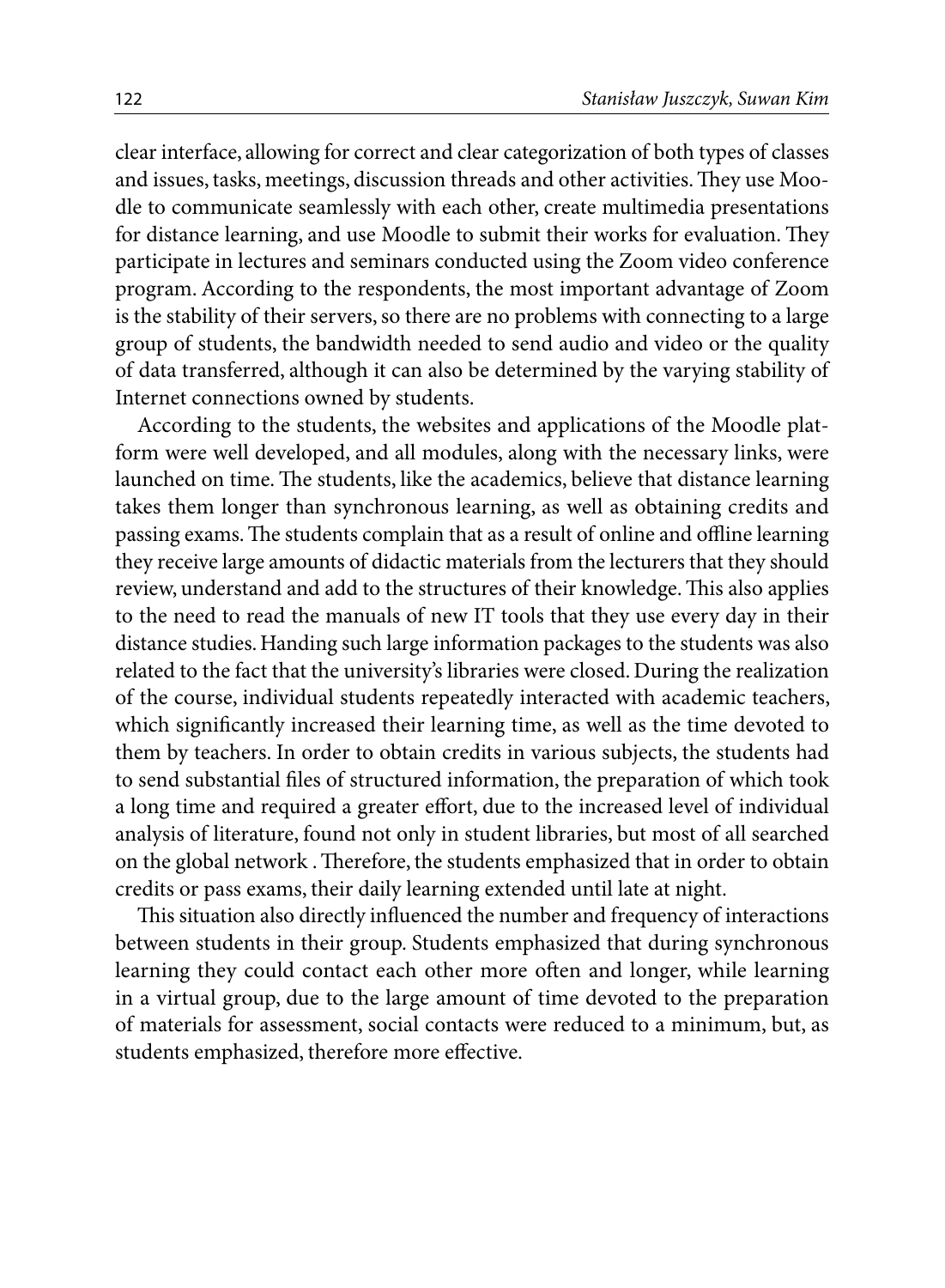### **Distance education platform at Hankuk University of Foreign Studies (Korea)**

The Learning Management System (LMS) of Hankuk University of Foreign Studies (HUFS) is based on a program, which is called "e-class" (https://eclass.hufs. ac.kr/ilos/main form.acl) and it was already prepared before the pandemic for students and lecturers to access from normal web browsers as well as application software for smart phones. But e-class system has been running as a supplementary instrument mostly for offline education and both lecturers and students have been interactively utilized e-class for conducting efficient offline classes.

However, since COVID 19 situation occurred in the beginning of this year, the enhancement of HUFS e-class system has been needed and become more import because the online classes have been asked to be conducted for the lecturers by the university after two weeks trial period in the first semester of this year in March. For online classes, HUFS fundamentally supports the usage of an online real-time conference program Webex under a contract with Cisco Co. Ltd. since the first semester and a user IDs for each lecturer of HUFS has provided under the contract. Also, HUFS has made G-Suite IDs to use Google Meet as an alternative for the lecturers to share teaching materials with students since e-class does not have enough server capacity for large data of teaching materials. With starting the second semester in September, the three latest virtual machine (VM) servers and memories for smooth service have been installed by the Information and Technology Support division of HUFS. A network management software has also been installed to monitor the current status of server usage and efficiently control the VM Servers. Last semester's final exam CPU usage rose to 91%. However, the CPU usage is significantly reduced to 7.0% now due to the New VM servers.

A video streaking system, which is called 'HUFS Cloud' Has also been launched from the second semester instead of the well-known YouTube or G-Suite. Through the HUFS Cloud system, lecturers can simply edit and make video lecture materials, and upload them to HUFS Cloud for video streaming. For lecturers, HUFS conducted the several on/offline training session for e-class, Webex and HUFS Clouds till August.

In order to increase the internet communications bandwidth from 1Gbps to 2.3 Gbps, routers for managing data flows, intrusion detection systems (IPS), firewalls, and L2 switches have been changed to handle 10Gps capacity for both HUFS campuses in Seoul and Yongin. For the convenience of students' taking classes by connecting to the wireless Internet at the campus, the WiFi access points (AP) have also been replaced and expanded to the latest version. One AP can now cope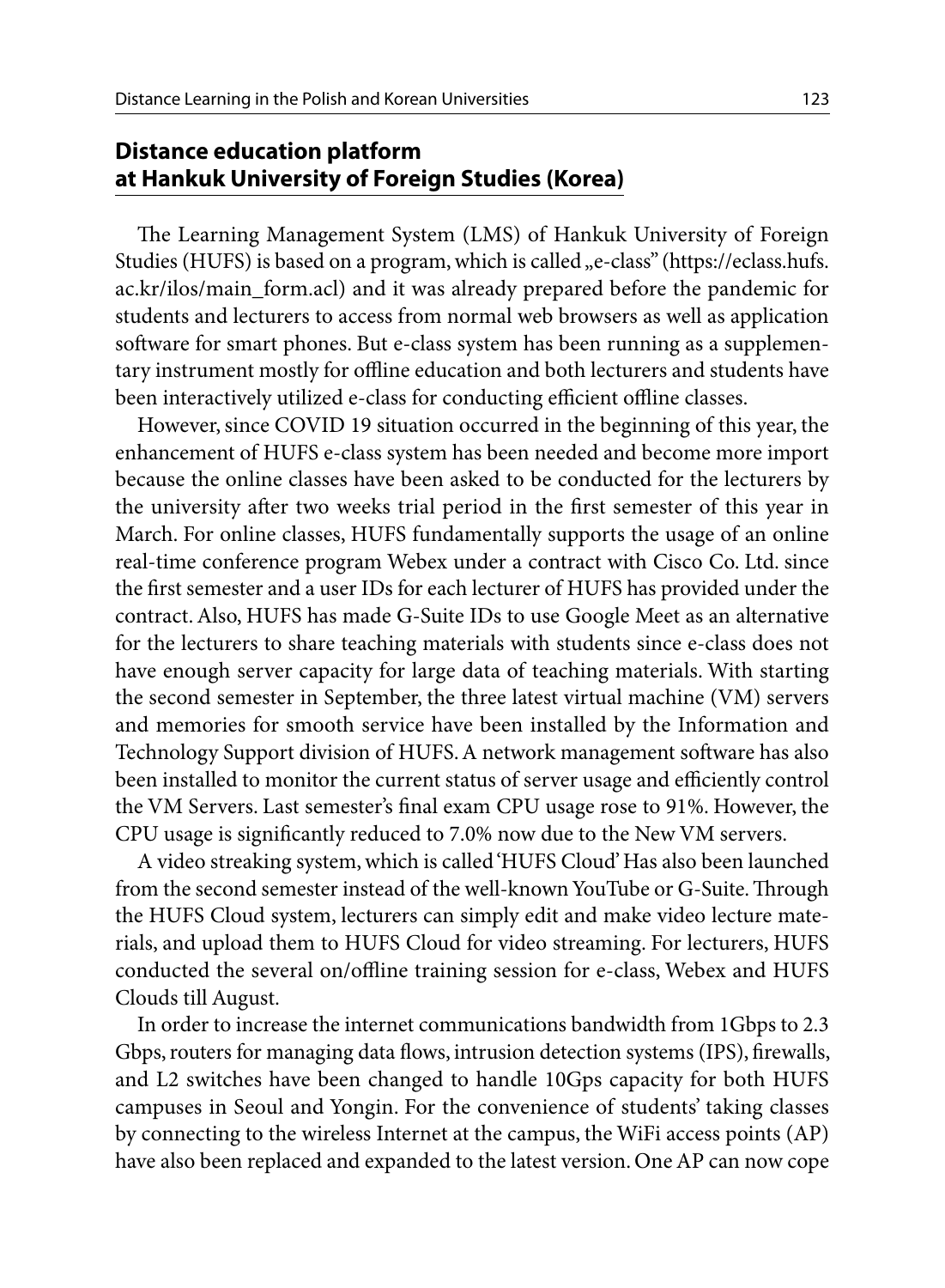up to 25 Webex users through WiFi connection comparing that the previous APs could not receive more than 10 Webex users.

According to the academics at HUFS, the most serious technical problems of distance learning include: (a) Internet bandwidth, (b) Internet stability on using Webex.

# **Opinions of academic teachers and students at Hankuk University of Foreign Studies on the open education during pandemic**

As the COVID-19 situation has been prolonged, offline-centred education was converted to an on-tact and on-line education platform, and it is necessary to think about a new method of online education that has increased in proportion. In particular, with the development of digital technology, distance education has been diversified depending on devices and its effectiveness becomes extremely important.

The empirical studies were conducted in 7 colleges in Yongin Campus of HUFS. The number of interviews with academics was 56 and interviews with students was 123: Humanities (13,21); Economics & Business (5, 19), Interpretation & Translation (15, 34), Central & East European Studies (3, 15); International & Area Studies (6, 12); Natural Sciences (8,17); Engineering (6,5).

Some argue that distance education is not an emergency measure to endure the COVID-19 situation, but will become a big axis to lead the education field in the future. In this situation, the revitalization of distance education and the investigation into a new direction of university education are desperately needed.

The university students as purchasers of college education services have higher preference for untact methods using text messages or smartphone applications rather than in-person methods (c.f. P. Fidalgo, J. Tormann, 2020). On the other hand, academic teachers of the elderly who are relatively unfamiliar with untact culture or consumption patterns are not favourable to online classes. Of course, it is not possible to ignore that they are not accustomed to the program operation or are unfamiliar to distance education, but considering this as generation gap or skill level of digital devices is not helpful in constructing plan for changes in university education services in COVID 19 situation (S. Utam, I. Winarn, 2020).

Some academic teachers say that online education are complementary, not substitutes. The essence of Oxford-Cambridge university lectures is the questions of students, the answers of the lecturers, the critical acceptance and reasoning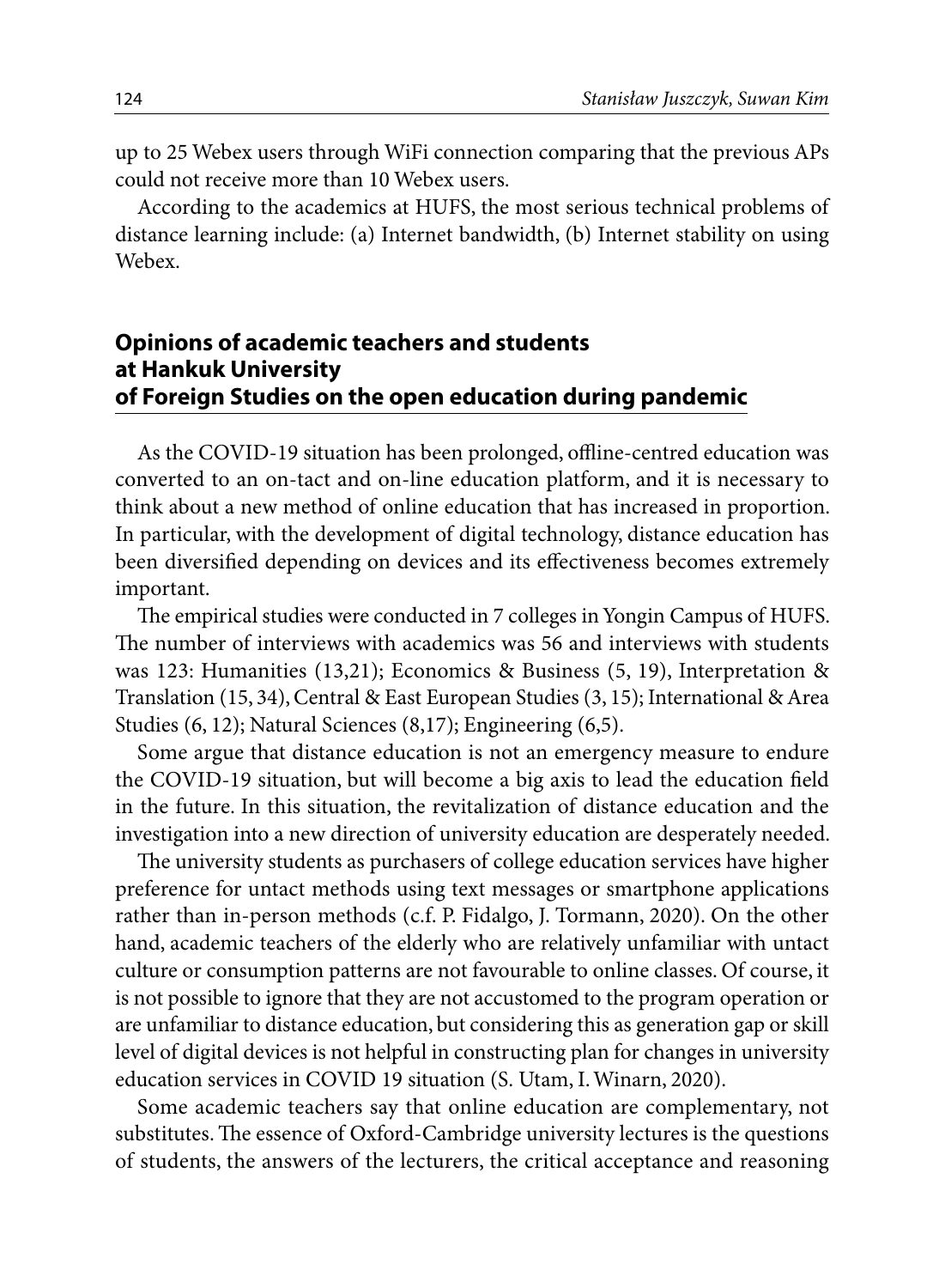of both sides, and the re-questioning. They believe that creativity which is the core factor of education can be cultivated through this process. Of course, due to the developing technology, discussion functions in online education platforms are installed but there is a gap that cannot be filled in relationship building between lecturers and students, which can be possible on offline education (cf. S. Shim, 2012).

It is known that the attention span of learners in offline class is maximum 15 to 20 minutes, but it is reduced to 5 to 10 minutes in online class. Many academic teachers say that there is the lack of interaction between lecturers and students in distance education and the lecturers do not expect feeling of tension or concentrativeness of students. (cf. Byeongho J., Byunghee L., Jongin J., 2015).

In a categorized written interview, the academic teachers say that they spend almost twice as much time preparing lecture online and mostly have difficulties in using Webex and e-class system because of lack of experience or system instability. Also, they found difficulties in evaluation of students by online examination. In particular, most of language exams need face-to-face test, however online evaluation system carries a burden to teachers in terms of fair evaluation. In general, academic teachers believe that distance classes do not give as much satisfaction as offline classes.

In a categorized written survey and interview, the students say that they do not have difficulties in using computer for distance learning on Webex, however some students who do not have notebook with built-in camera have to purchase webcam for their desktop computers. It means they had to pay extra for distance learning. In the opinion of students, they are not satisfied with distance learning comparing to synchronous learning. Firstly, it is not comfortable for them to communicate and interact with lecturers during the class. HUFS is representative and unique university for foreign language education in Korea which has 45 foreign languages majors including Arabic, Polish, Czech, China, Russian, Mongolian, Vietnamese, African language and etc. Especially, students feel dissatisfaction with distance language class because it needs verbal training session by teacher's guide and feedback but they feel difficulties to do this during distance class. Secondly, students consider that the lecture delivery impact on distance learning is much less than one on synchronous learning because of lack of interaction between lecturers and students. Thirdly, many of them have problems with Webex login because of server overload and this causes students' dissatisfaction with distance learning environment. And survey shows that students are unsatisfied with the teaching materials provided by teachers such as PPT slides or video materials.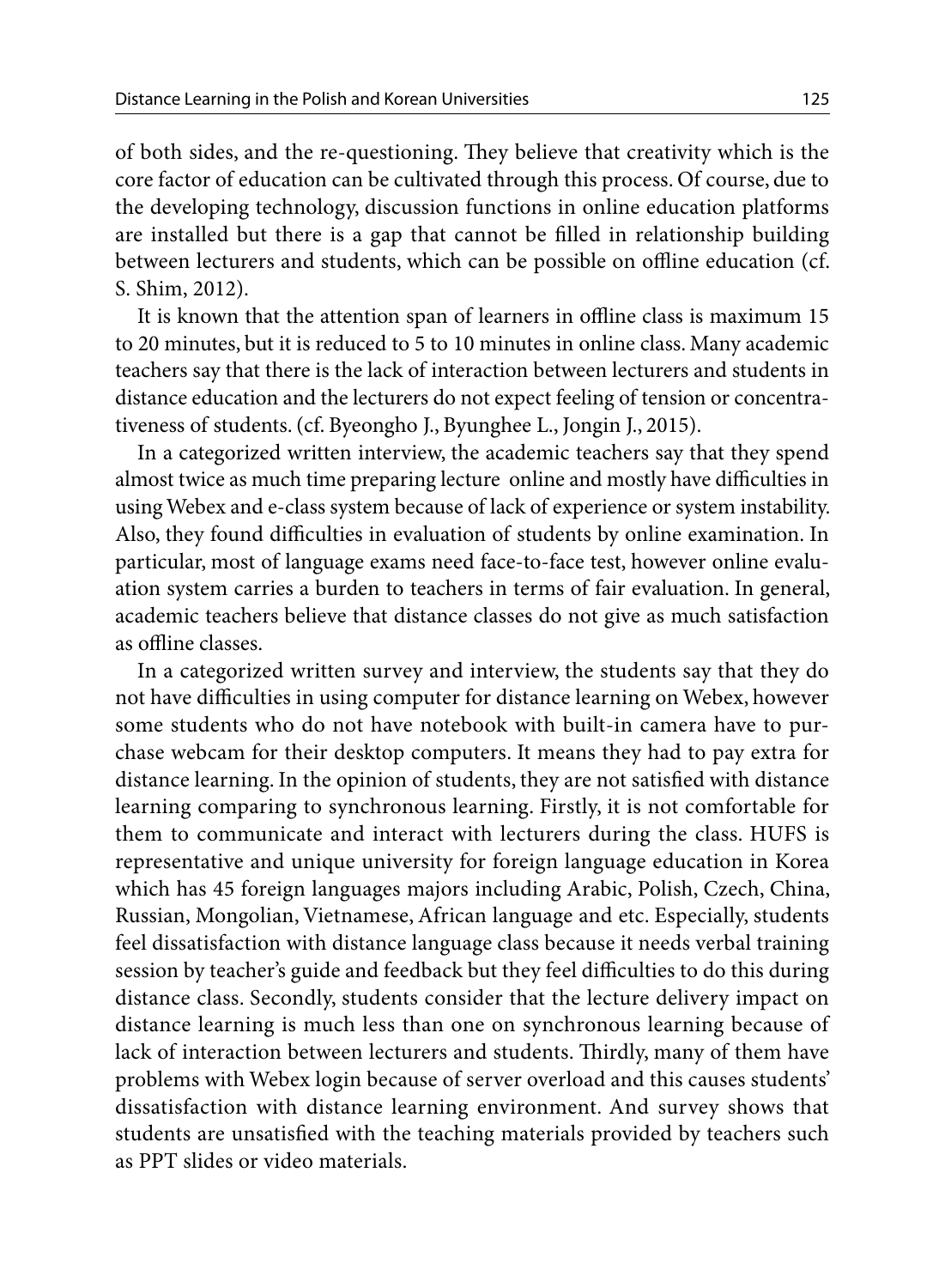In general, the academic teachers and students do not show their satisfaction in distance education based on Webex and e-class because of technical problem, quality of lecture and lack of interaction.

#### **Conclusions**

Summarizing the analysis of the empirical research conducted, mainly of a qualitative nature, including: content analysis, interviews with LAN administrators, academics and students at SUT and HUFS, as well as a survey conducted among HUFS students, it can be concluded that: (a) both students and academic teachers prefer synchronous, face-to-face education because of the possibility of more frequent interaction with teachers and with each other, a greater chance of understanding difficult content, the possibility of more frequent questions and answers from teachers or colleagues; then we deal with effective social learning; (b) the time devoted to the implementation of the rigors and preparation of course materials by students, as well as the time devoted by teachers to online classes is assessed by both groups of respondents as three times longer in the SUT and twice as long in the HUFS; both employees and students stressed their great fatigue at the end of the semester; (c) SUT staff have doubts about the evaluation of the works delivered by students concerning their authorship; (d) both students and employees felt more satisfied with conducting or participating in face-to-face classes than in e-learning, especially when it lasted the entire semester.

#### **References**

- Byeongho, J., Byunghee, L., Jongin, J. (2015). Contents Development Strategy based on Successful Potential for Distance Training Center, Korean Journal of Industry and Information, 2015, Vol. 20(3).
- Brown J.S., Adler R.P., Minds of fires. Open education, the long tail and Learning 2.0, "EDUCASE", January/February 2008.
- COVID-19 Educational Disruption and Response*. UNESCO*. 2020–03–10. Retrieved 2020–03–17*.*
- Fidalgo, P., Tormann, J. (2020), Students' Perceptions on Distance Education: A Multinational Study, International Journal of Educational Technology in Higher Education, Vol. 17(1).
- Gorbalenya, A.E. (2020a). Severe acute respiratory syndrome-related coronavirus The species and its viruses, a statement of the Coronavirus Study Group, "bioRxiv", DOI: 10.1101/2020.02.07.937862